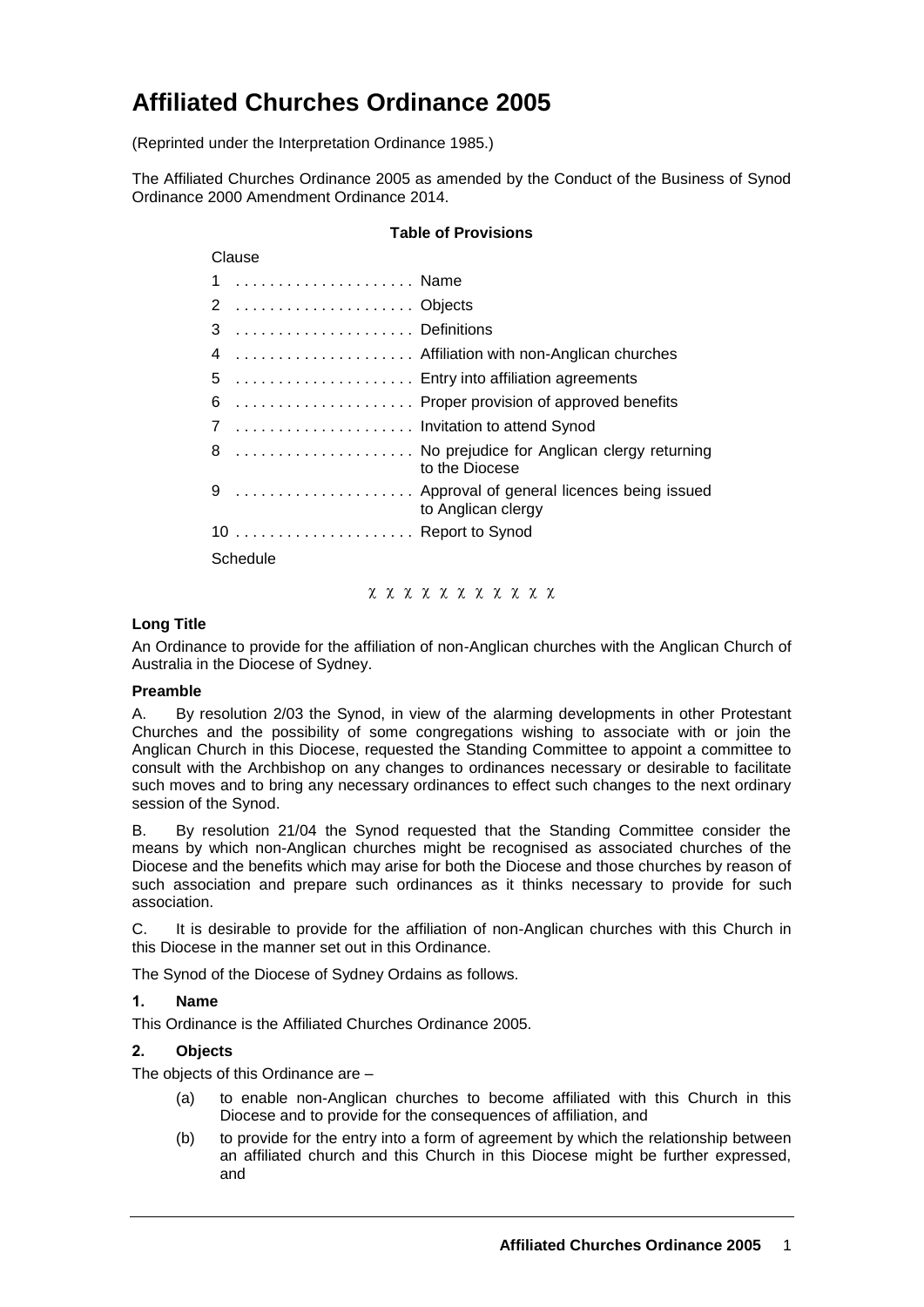(c) to specify the type of benefits which may be provided to an affiliated church under such an agreement.

# **3. Definitions**

In this Ordinance –

"approved benefit" means a benefit of the type described in the table in the Schedule.

"affiliated church" means –

- (a) a non-Anglican church in relation to whom a declaration made pursuant to clause 4(1) is in effect, or
- (b) a non-Anglican church which is a member of an affiliated group.

"affiliated group" means a group of non-Anglican churches in relation to whom a declaration made pursuant to clause 4(1) is in effect.

"affiliation agreement" means a form of agreement approved from time to time by the Standing Committee under clause 5(2).

"benefit" means any product, service, right or privilege.

"non-Anglican church" means a group of persons who regularly meet together for public worship as Christian people other than as part of the Anglican Church of Australia.

# **4. Affiliation with non-Anglican churches**

(1) The Synod or the Standing Committee may by resolution declare a non-Anglican church or a group of non-Anglican churches to be affiliated with this Church in this Diocese only if it is satisfied that the profession of faith of the non-Anglican church or group of non-Anglican churches is Bible-based.

- (2) A declaration made pursuant to subclause (1) ceases to be in effect if
	- (a) the Synod or the Standing Committee by resolution revokes such a declaration, or
	- (b) the person or persons authorised to act on behalf of the affiliated church or the affiliated group notifies the Standing Committee in writing that the affiliation should be discontinued.
- (3) The Standing Committee is to notify the Registrar of
	- (a) any declaration made pursuant to subclause (1), and
	- (b) any such declaration which ceases to be in effect.
- (4) The Registrar is to
	- (a) maintain and update on a regular basis a list of affiliated churches and affiliated groups; and
	- (b) publish the list in whatever manner the Registrar considers appropriate.

#### **5. Entry into affiliation agreements**

(1) The Standing Committee may by resolution authorise the Diocesan Secretary on its behalf to enter into an affiliation agreement with the person or persons authorised to enter into agreements on behalf of an affiliated church.

(2) The Standing Committee may approve a form of agreement for the purposes of subclause (1) and may from time to time approve changes to the form of such an agreement either generally or for the purposes of a particular affiliated church or class of affiliated churches.

- (3) The form of any affiliation agreement approved for the purposes of subclause  $(1)$ 
	- (a) is to include terms which
		- (i) enable the affiliation agreement to be terminated at any time by written notice given by either party to the other, and
		- (ii) provide that the affiliation agreement is terminated if the declaration made pursuant to clause 4(1) by which the parties are affiliated ceases to be in effect, and
	- (b) is not to include any term by which the affiliation agreement is or may be terminated on any other basis, and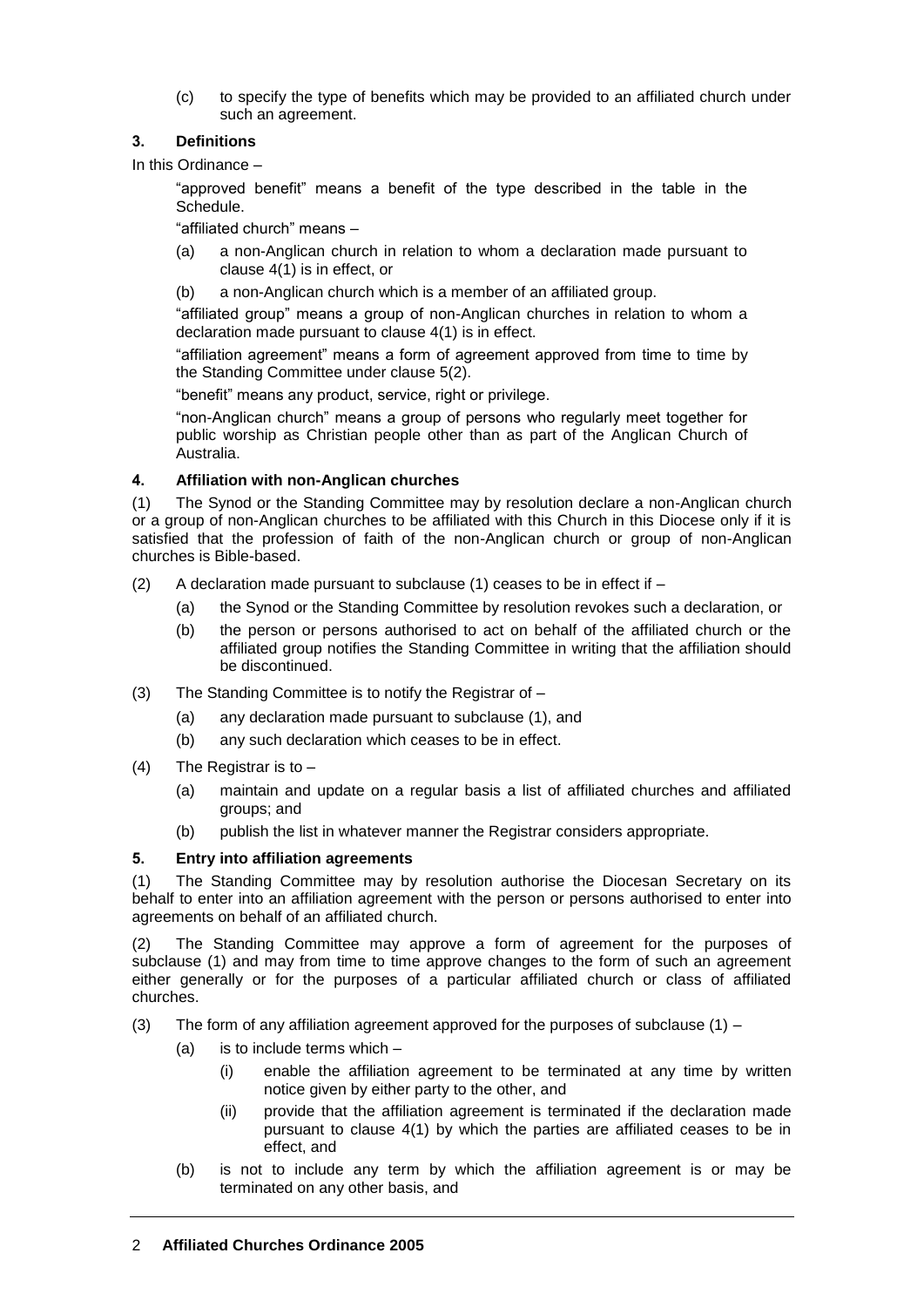- (c) is to set out the terms upon which one or more approved benefits may be provided to an affiliated church, and
- $(d)$  is not to include any term which would enable
	- (i) the provision of a benefit to an affiliated church which is not an approved benefit, or
	- (ii) the provision of an approved benefit to an affiliated church which, at the time the affiliated agreement is entered into, is not able to be properly provided.

#### **6. Proper provision of approved benefits**

(1) The Standing Committee may make such ordinances and take such other action as it considers necessary or desirable to enable an approved benefit to be properly provided to an affiliated church.

(2) Without limiting the generality of subclause (1), an approved benefit is not able to be properly provided if, in the opinion of the Standing Committee, the provision of the approved benefit would –

- (a) be contrary to law, or
- (b) result in any church trust property ceasing to be held on charitable trusts, or
- (c) result in any organisation of the Diocese ceasing to be a charitable or religious organisation for any purpose, or
- (d) impose an unreasonable burden on any person or organisation.

# **7. Invitation to attend Synod**

(1) The Secretary of the Synod is to invite each affiliated church to nominate 2 representatives to attend each ordinary session of the Synod. Such invitation is to be sent at or before the time the Archbishop convenes the session by summons.

(2) A representative nominated by an affiliated church is entitled to attend an ordinary session of the Synod if, at least 14 days prior to the first day of the session, the affiliated church gives the Registrar a written notice specifying the name and address of the representative.

(3) A representative in relation to whom a notice has been given pursuant to subclause (2) is not entitled to vote in relation to any business of the Synod but may address the Synod at the invitation of the President or by resolution of the Synod.

#### **8. No prejudice for Anglican clergy returning to the Diocese**

A member of clergy who holds or has held a position in an affiliated church is not, by reason of holding or having held such a position, to be treated prejudicially in any consideration of that person's appointment to a position in the Diocese.

#### **9. Approval of general licences being issued to Anglican clergy**

(1) Synod approves of the Archbishop issuing a member of clergy who holds a position in an affiliated church with a general licence.

(2) Any general licence issued by the Archbishop to a member of clergy who holds a position in an affiliated church continues only for so long as the affiliated church remains an affiliated church.

#### **10. Report to Synod**

The Standing Committee must report to the first ordinary session of each Synod about –

- (a) any declaration of affiliation made pursuant to clause 4(1) and any such declaration which ceases to be in effect, and
- (b) any affiliation agreement entered into pursuant to clause 5(1), and
- (c) any action taken under clause 6(1).